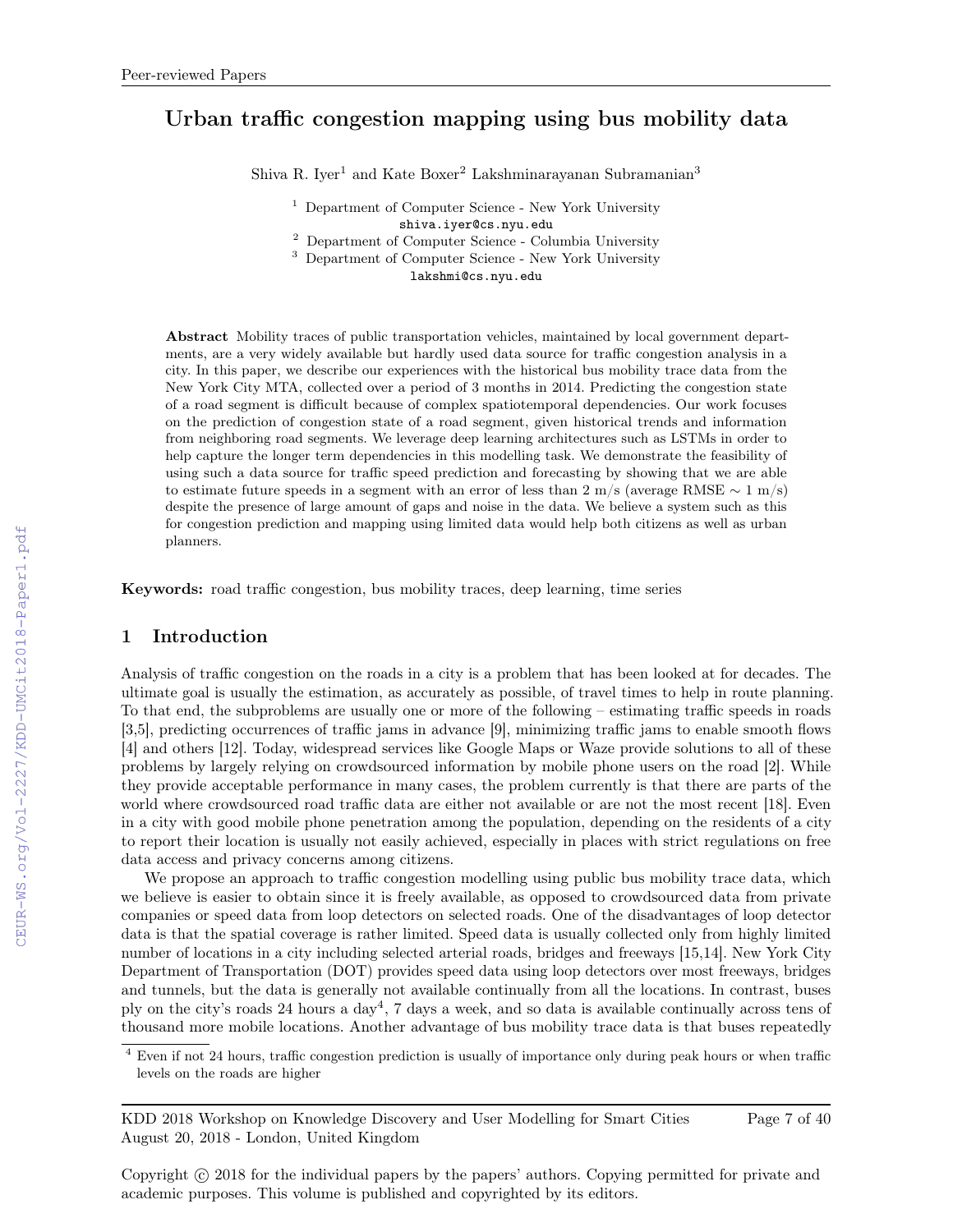ply on the same routes for long periods of time, sometimes decades, thus enabling us to study changes in traffic behavior at specific locations of interest. Buses, being bigger vehicles on the road occupying more space, also give us a lower bound on the how fast traffic can move in the city.

Our contribution in this paper is primarily demonstrating the feasibility of using bus mobility trace data to build traffic speed prediction models. We obtain reasonable performance in prediction of travel speed in segments using Long Short-Term Memory (LSTM) networks [7], a type of recurrent neural network (RNN) that has been used in speech prediction, language modelling and other sequence prediction tasks with great accuracy. We employ historical speed data as well as the graph structure, and show prediction with a mean RMSE ∼ 1 m/s. In certain segments, we are able to predict the speeds with an error of less than 1  $m/s$ . Our main takeaways in this work – i) it is feasible to use public bus mobility data to build models for traffic speed prediction, as prediction errors are reasonably low and training times are also low (∼ 10 s for a segment), ii) LSTM networks are fairly robust and well-suited for traffic speed prediction, including capturing of peaks and spikes.

# 2 Related Work

More traditional approaches to travel time prediction such as ARIMA models and Kalman filters work well to estimate future values in timeseries, and have been used for short-term traffic flow forecasting [11,12]. But ARIMA approaches do not model spatial dependencies effectively, which is important in a traffic congestion prediction system. Also, timeseries models rely on the stationarity assumption, which does not hold in the case of traffic speeds. The traffic state in a segment depends strongly on the state of traffic upstream as well as downstream. With this idea, there has been more recent work on using probabilistic graphical model based approaches [8,1] as well as neural networks for capturing such dependencies and obtaining better results [3,10,17].

Vlahogianni et al. [16] put together an excellent review of a large number of works on traffic state prediction – speed, travel time and volume. Many of them use input data gathered from loop detectors that are placed throughout the road network of a city, both in downtowns as well as on freeways, a fact also pointed out by [6]. There are far fewer works that use data from GPS devices and virtually none using public bus mobility data. We differentiate from other works in this space by using a dataset of completely different type and showing feasibility of prediction.

## 3 The Problem

The problem of traffic congestion estimation is to estimate a *congestion parameter* for a road segment, given as input features of the road segment and the surrounding network. A road segment could be any well-defined portion of a road, such as between two intersections or traffic lights or bus stops. A set of features might include historical values of the congestion parameter in that segment and neighboring segments, number of outgoing segments, number of incoming segments, number of lanes, time of day and so on. The congestion parameter is typically one of two quantities – the average speed of vehicles traversing the segment at a given time, or the average time taken by vehicles to traverse the segment. We have experimented with using both, and from our experience, believe that speed is a better parameter as it is a better indication of the level of congestion on the road segment rather than the time, since the time would depend on the length of the road segment as well. Hence we use the speed as the congestion parameter in this paper.

We define a *segment graph* as the connected and directed graph of all road segments in the city or region of interest. Every road segment is a node in the graph, and there is a directed edge from node A to node  $B$  if traffic from segment  $A$  is allowed to enter segment  $B$  according to the local traffic rules. The rationale behind defining edges this way will become clear when we define neighborhoods shortly. All edges have unit weight.

Next we define the neighborhood of a segment. Let us represent the set of neighbors of segment  $i$  as  $\mathcal{N}(k, i)$ , where k is a parameter that represents the number of hops. Neighbors do not have to be adjacent,

KDD 2018 Workshop on Knowledge Discovery and User Modelling for Smart Cities August 20, 2018 - London, United Kingdom Page 8 of 40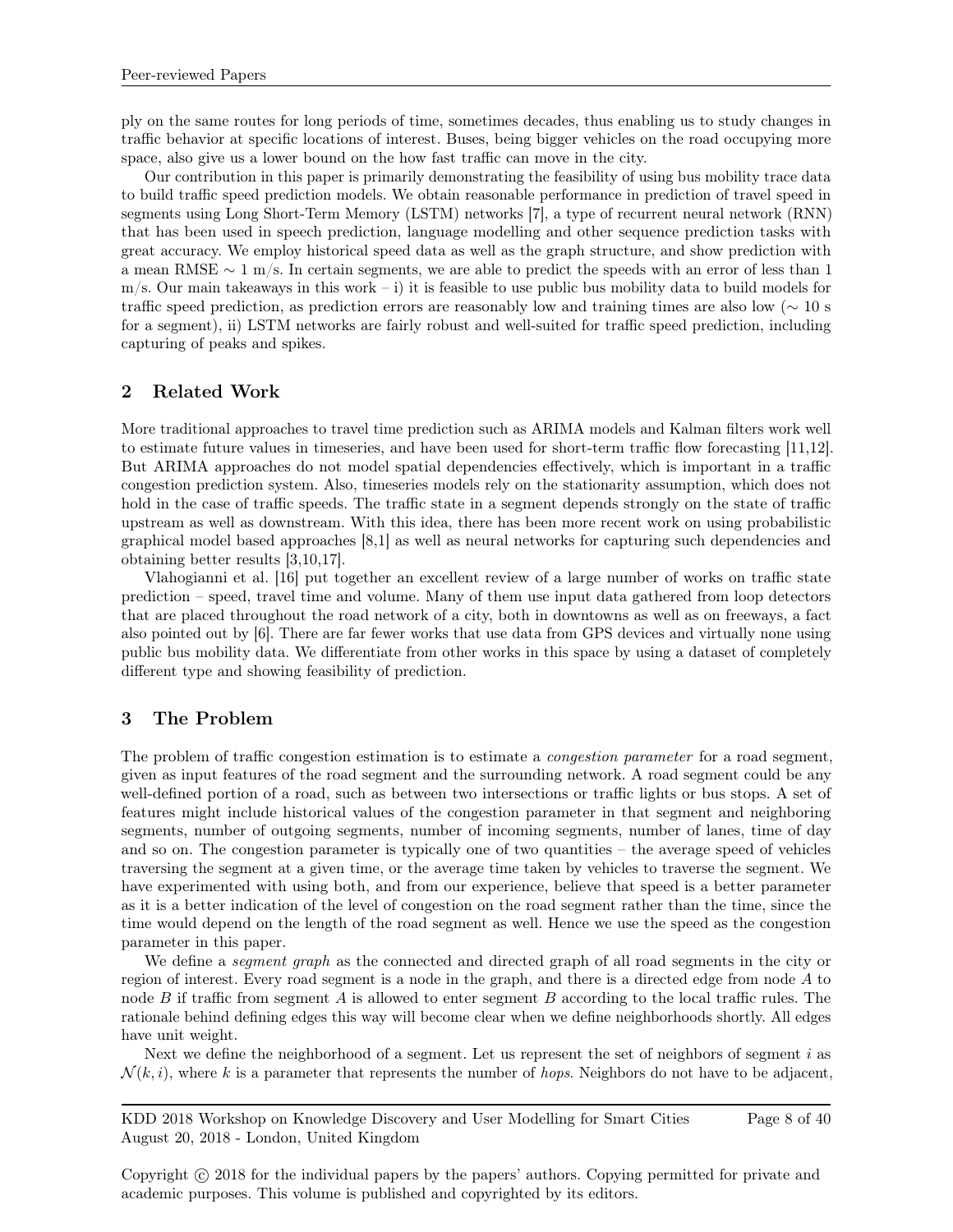but could be a fixed number of *hops* away. A  $k$ -hop neighborhood of segment i is defined as the set of all segments that are at a distance of at most  $k$  from  $i$ , as represented by equation 1.

$$
\mathcal{N}(k,i) = \{ j \mid dist(i,j) \le k \}
$$
\n<sup>(1)</sup>

Let us represent the congestion parameter (speed) for a segment i at time t as  $X_{i,t}$ . Then, equation 2 illustrates our prediction problem. We design a neural network architecture to estimate this function F that maps some of the input features mentioned above to the output speeds. The  $\delta$  represents the length of history to be used in the estimation problem.

$$
F(\bigcup_{\delta \in \{0,1,\ldots\}} \{X_{j,t-\delta} \mid j \in i \cup \mathcal{N}(i)\}) = X_{i,t+1}
$$
\n(2)

Thus, with the output being the future speed at a time t in segment i, the inputs are one or more of  $$ historical speeds in segment i and each of its neighbors. We experiment with various lengths of history and the neighborhood size and present our results in this paper.

#### 4 Dataset

We use the historical mobility traces of public buses in NYC [13]. The dataset consists of complete GPS traces of all of the MTA buses throughout the city day-wise over a period of three months in the year of 2014. Each bus has a GPS transponder fixed in it that transmits information every 30-40 seconds. Apart from lat-lon coordinates, the information includes – the timestamp of transmission, the bus route, the vehicle ID, distance travelled on the trip, the next bus stop ID, distance to the next bus stop and a few other quantities. We define a segment as the road portion of a bus route between two consecutive bus stops.

This dataset was processed through several steps to obtain, for each road segment, a timeseries of average vehicular speed values at every 10 minute block for the entire 90 days, giving timeseries of total length 12960. We used the "next stop" and "distance traveled" information to compute speeds of every vehicle in every segment, which we then averaged for every 10 minute block. There were also a large number of segments with missing values, mostly because of lesser frequency of buses plying on them. However, there were at least 1369 segments with number of valid data points more than 10000 in number out of 12960, amounting to about 8% of the entire number of segments, which were amenable to our analyses.

#### 5 The Model

We use a traditional LSTM as the building block in our architecture, shown in figure 1. There are two layers in the network, with 25 hidden nodes in each LSTM cell. In this model, the input graph is a subgraph of the segment graph.

The input feature vector is simply an augmentation of individual speed values in segment  $i$  and its neighbors over the length of history desired (Eq 2). The length of the input feature vector to the network is given by length of history times the size of the neighborhood. An optional graph convolutional operation takes as additional input the adjacency matrix and the weight matrix and computes a graph convolution. Our GC formulation is borrowed from the work of Cui et. al [3], with slight modifications and simplifications. Let us define  $A_{i,k}$  as the adjacency matrix of a subgraph containing i and its k-hop neighbors. Let  $W_{i,k}$  be the corresponding weight matrix.  $W_{i,k}$  has the same dimensions as  $A_{i,k}$  and represents distances between segments. Recall that every segment is at unit distance from itself and its immediate neighbors, and that every k-hop neighbor is at distance k. If our subgraph includes only 1-hop neighbors, then every element of  $W_{i,k}$  is either 1 or 2. If our subgraph includes 1-hop and 2-hop neighbors, then an element of  $W_{i,k}$  belongs to  $\{1, 2, 3, 4\}$ . Then, the graph convolution is defined as follows.

KDD 2018 Workshop on Knowledge Discovery and User Modelling for Smart Cities August 20, 2018 - London, United Kingdom Page 9 of 40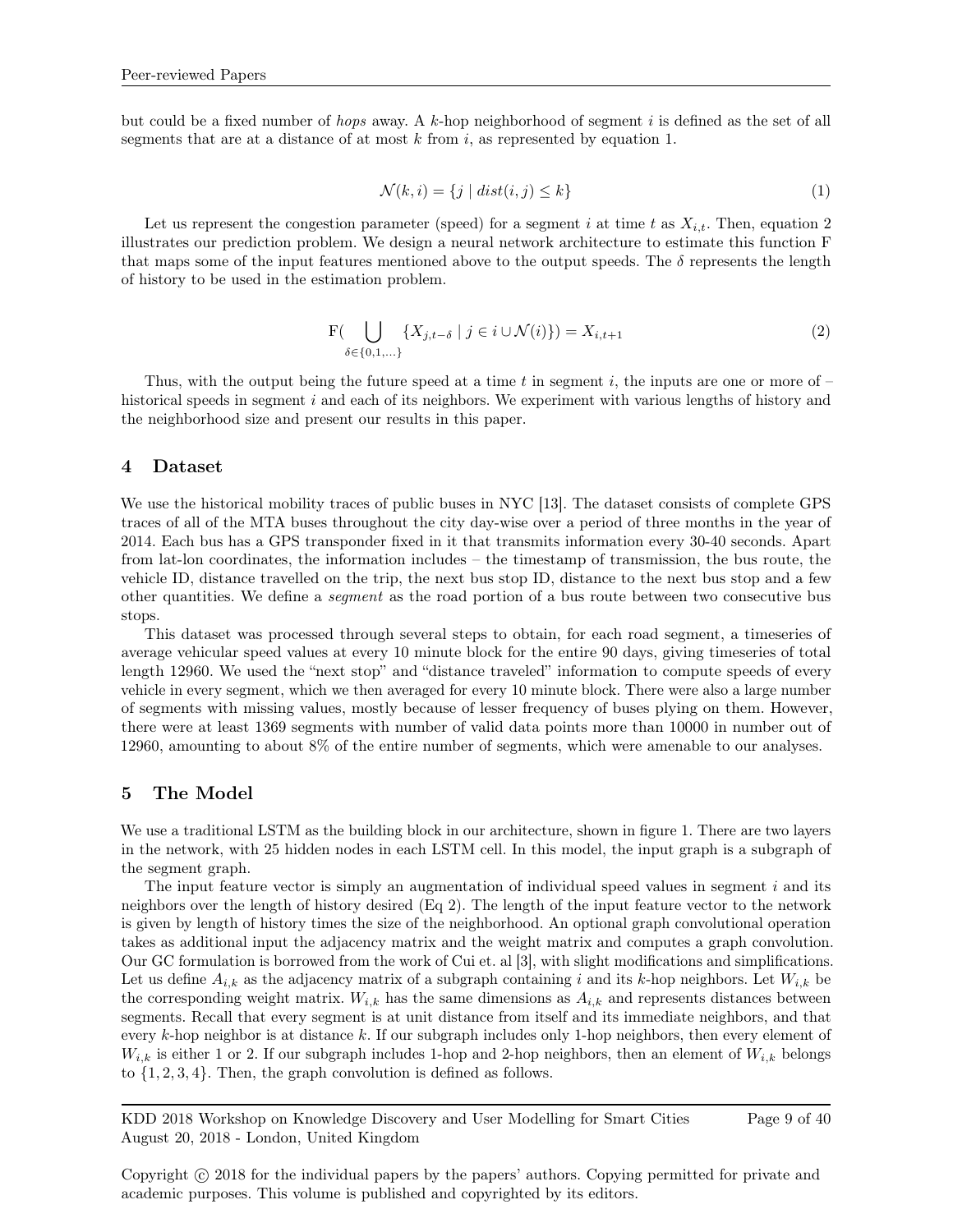

Figure 1: Neural network model

$$
GC_k = (W_{i,k} \odot A_{i,k})X_{i,t} \tag{3}
$$

Here,  $X_{i,t}$  is the input feature vector at time t and  $\odot$  denotes element-wise multiplication. The length of the feature vector at time t depends on the number of neighbors. If m neighbors are used, then the length of feature vector at time t is  $m + 1$ . But this is not the final input to the network if we are using longer history. If our history length is  $n$ , then the graph convolution is applied for every feature vector up to *n* steps back in time. Then the input to the network is the concatenated vector i.e.  $[GC_k^1, GC_k^2,...]$ , where  $GC_k^n$  represents graph convolution of the feature vector n steps back in time.

## 6 Experiments and Results

Our implementations were all done using Python, with PyTorch for implementing the neural networks. We experimented with five different configurations –  $i$ ) no hop (using only historical values of the segment in question), ii) 1 hop with no GC, iii) 2 hops with no GC, iv) 1 hop with GC and v) 2 hops with GC. The last two are both similar to the second and third respectively, with the difference being that the hardcoded graph convolution (GC) operation (equation 3) is applied to the input feature vector before feeding into the neural network. The network was trained on the first 60 days of the dataset and then tested on the last 30 days. For the sake of brevity, we show our results with only two segments in the city – one in Brooklyn (A) and one in Manhattan (B) – even though we had performed this analysis on several segments spread throughout the city.

#### Predicting speed at  $t + 1$

Figures 2 and 3 show predictions for the two segments on a single day in the test period (day 6). Each set of 2 plots show the run sequence plots of actual speeds and predicted speeds for the five different neural network configurations for a given length of history in the input feature vector. The solid lines represent the real data and the dotted lines show the output from the different network configurations.

KDD 2018 Workshop on Knowledge Discovery and User Modelling for Smart Cities August 20, 2018 - London, United Kingdom Page 10 of 40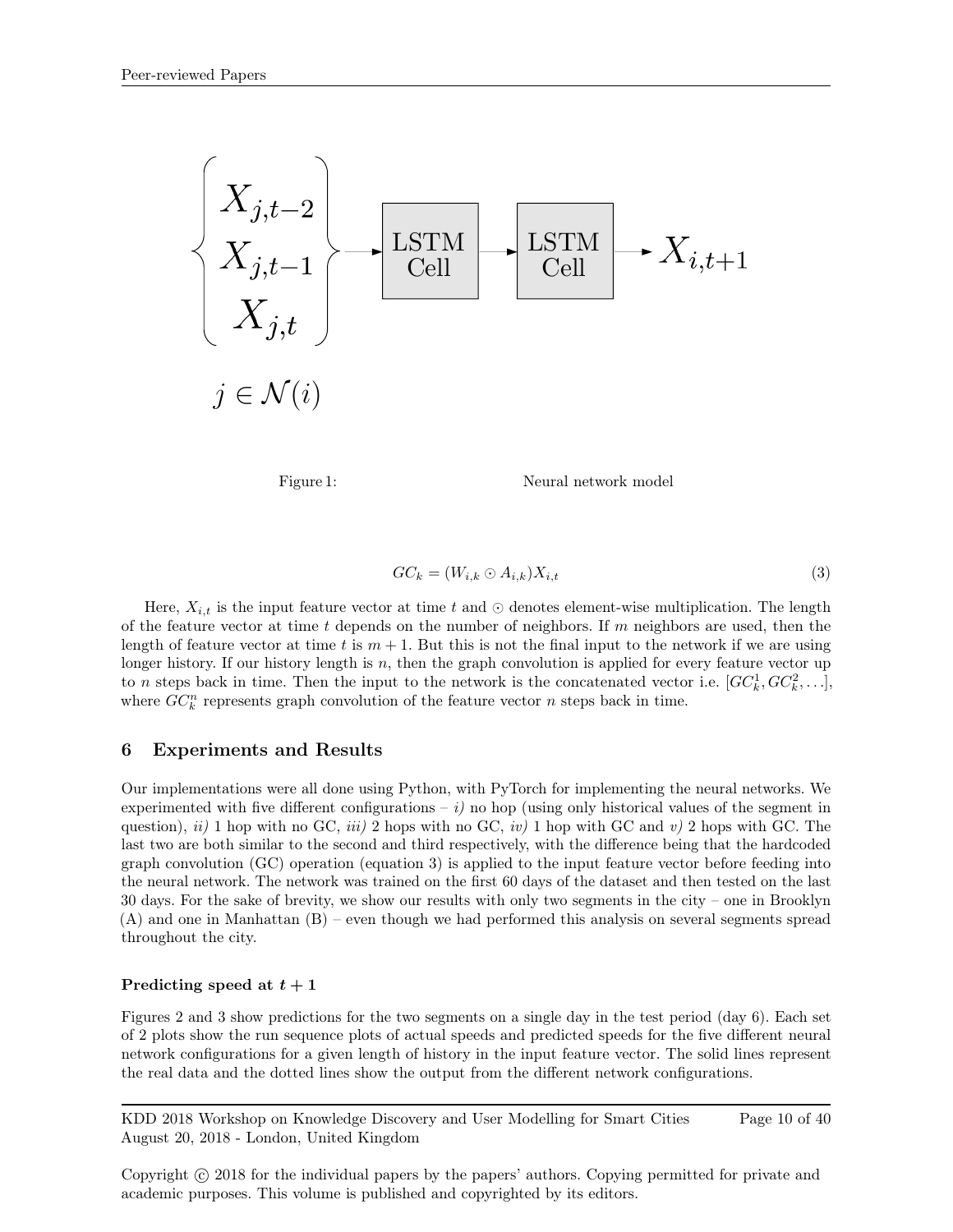

Figure 2: Speed prediction at  $t + 1$  on a sample day in the test period with history length 1 (i.e. using only values at  $t$ )



Figure 3: Speed prediction at  $t + 1$  on a sample day in the test period with history length 3 (i.e. using values at  $t, t-1$  and  $t-2$ )

KDD 2018 Workshop on Knowledge Discovery and User Modelling for Smart Cities August 20, 2018 - London, United Kingdom Page 11 of 40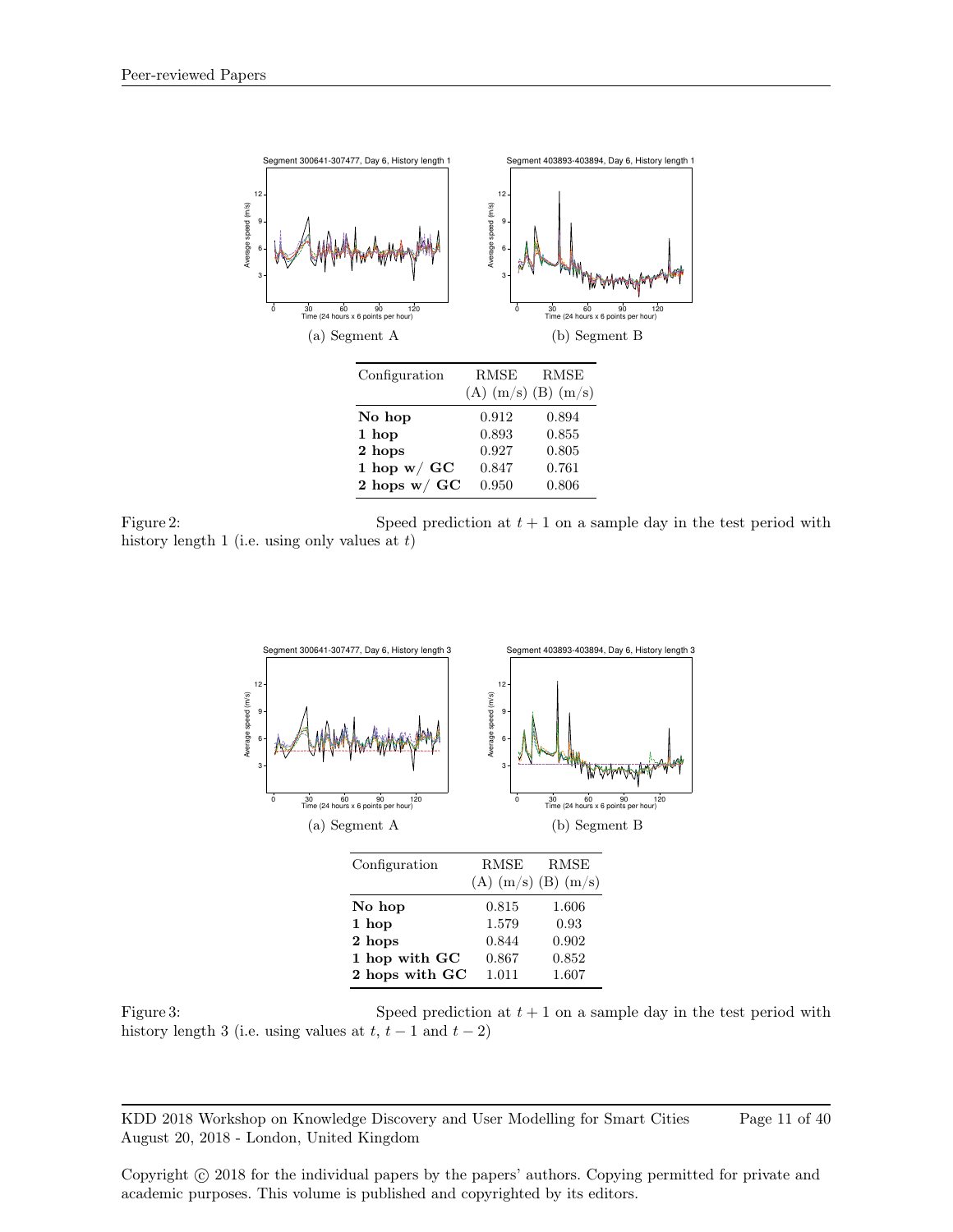These results present a glimpse of some key observations that we noted with many other segments and on other days too:

- 1. A simple neural network using LSTMs is able to achieve impressively good predictive performance with errors averaging close to 1 m/s (MAPE  $\sim$  20-25%)
- 2. We are able to predict sudden spikes and dips in the speed, which is important for applications such as traffic jam detections and computation of best travel route.
- 3. We ran each configuration for each segment for 20 iterations, but most of the time the performance capped after 5-6 iterations, only very occasionally going beyond 10. This performance was measured in terms of prediction error on the test data. Thus, peak performance was achieved in less than 10 seconds.

We also highlight other observations, which are possibly attributed to the limitations of a simple LSTM network and/or the noise and non-linearity in the input data.

- 1. Including more history length in the input feature vector improves prediction performance only up to a certain limit, which we empirically observed to be 2, which translates to 20 minutes. Including more than 2 historical timesteps of speed data does not further reduce prediction and in some cases increases the error.
- 2. Using information from farther hops either improves or hampers the prediction performance and it seems to be unpredictable. For a simple LSTM network, including information from 1-hop or 2-hop neighbors does not have a consistent effect.
- 3. The graph convolution operation does not dramatically improve prediction performance and in some cases reduces the performance. We suspect this is due to increase in noise in the feature vector due to convolution operation.

# 7 Conclusions and Future Work

In this paper, we have presented a new type of dataset for traffic congestion modelling, namely bus mobility data, and have shown how we are able to leverage it fairly easily for traffic state prediction on urban road segments. With an acceptable predictive performance on real segments using an LSTM network, we have shown the feasibility of the use of such a dataset for this task. This is ongoing work and we are currently exploring newer methods or techniques that make better use of traffic states of neighbors and also to be able to predict a few timesteps farther into the future. We believe that a practical system for informing drivers of travel times based on bus mobility is far more feasible proposition in the face of growing privacy concerns surrounding user data and location reporting.

# References

- 1. Avinash Achar, Venkatesh Sarangan, Rohith Regikumar, and Anand Sivasubramaniam. Predicting vehicular travel times by modeling heterogeneous influences between arterial roads. CoRR, abs/1711.05767, 2017.
- 2. Dave Barth. The bright side of sitting in traffic: Crowdsourcing road congestion data, Aug 2009.
- 3. Zhiyong Cui, Kristian Henrickson, Ruimin Ke, and Yinhai Wang. High-order graph convolutional recurrent neural network: A deep learning framework for network-scale traffic learning and forecasting. CoRR, abs/1802.07007, 2018.
- 4. Vikramaditya Dangi, Amol Parab, Kshitij Pawar, and SS Rathod. Image processing based intelligent traffic controller. Undergraduate Academic Research Journal (UARJ), 1(1), 2012.
- 5. Corrado de Fabritiis, Roberto Ragona, and Gaetano Valenti. Traffic estimation and prediction based on real time floating car data. In 2008 11th International IEEE Conference on Intelligent Transportation Systems. IEEE, oct 2008.
- 6. Juan C. Herrera, Daniel B. Work, Ryan Herring, Xuegang (Jeff) Ban, Quinn Jacobson, and Alexandre M. Bayen. Evaluation of traffic data obtained via GPS-enabled mobile phones: The mobile century field experiment. Transportation Research Part C: Emerging Technologies, 18(4):568–583, aug 2010.

KDD 2018 Workshop on Knowledge Discovery and User Modelling for Smart Cities August 20, 2018 - London, United Kingdom Page 12 of 40